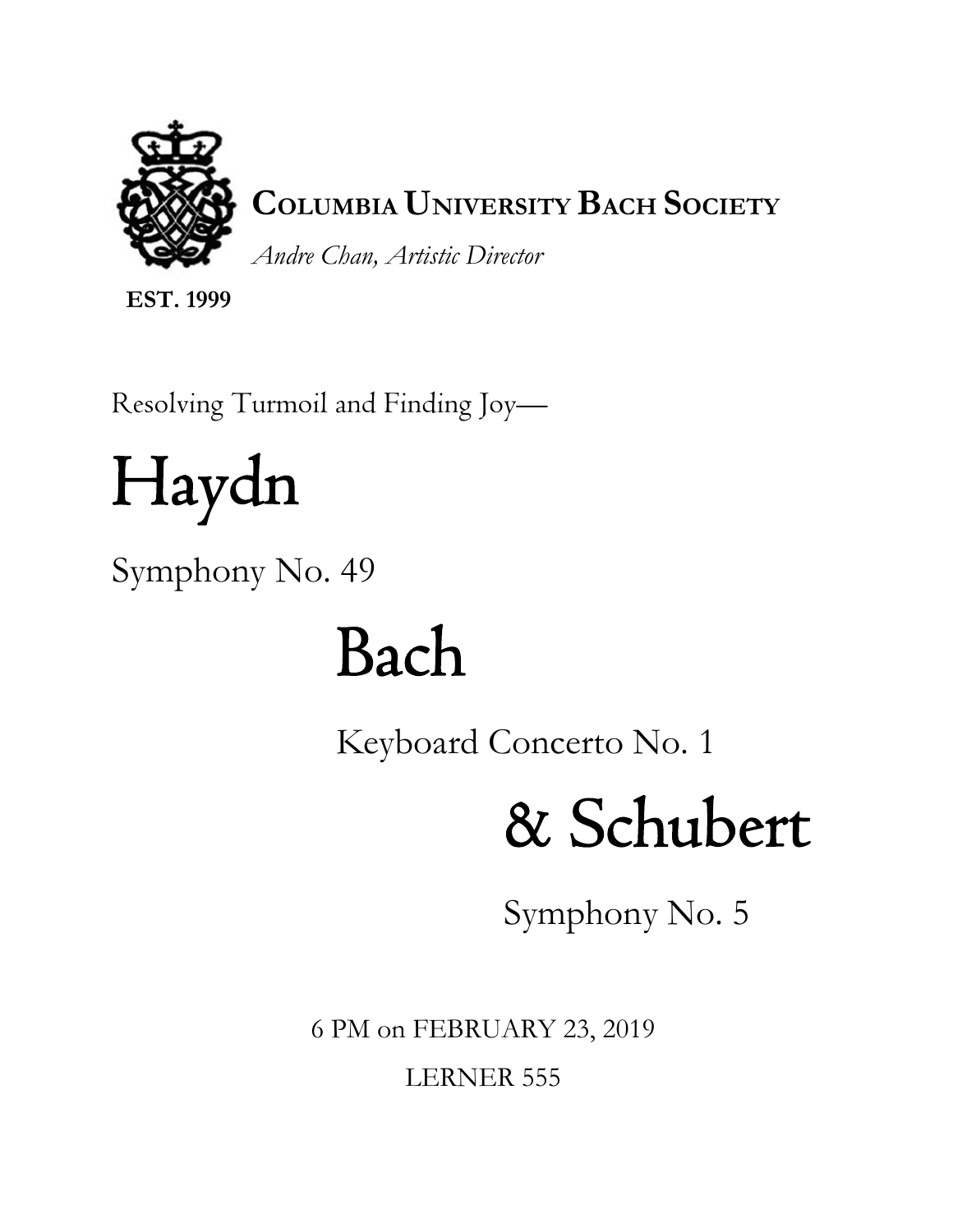## **Dear Friends, Family, and Colleagues who are here with us today:**

In this new year, I cannot be more thankful for my friends and colleagues on the Board and at Columbia Pops, without whose support this concert will not be possible. I am grateful for a certain Chris V. as well, a dear friend: your insightful opinion is always valuable to me. Whatever chaos we might live in, may we all be thankful for the giants upon whose shoulders we stand.

A note about the program. At the end of one rehearsal, a graduating member of the orchestra told me that this is one of her favorite programs during her time at Bach Society ("a close second to Mozart's *Magic Flute,*" she added). I hope you will be able to share in her excitement through experiencing these pieces of music — they are all thrilling in their own ways. I would like as well to welcome our soloist tonight, Hojoon Kim, a long-time collaborator and good friend of mine.

Feel free to peruse the program notes, though they are by no means necessary for your enjoyment of the music — embrace it with your ears and your heart.

> Yours truly, Andre Chan, artistic director

## **Bach Society Executive Board, 2018-19**

### The Executive Board

| President             | Srinidhi Bharadwaj<br>Kiran Singh-Smith<br>Jenny Jin |  |
|-----------------------|------------------------------------------------------|--|
| <i>Vice President</i> |                                                      |  |
| Secretary             |                                                      |  |
| Treasurer             | Nicole Sim                                           |  |

### The Extended Board

| Orchestra Manager       | Rebecca Stephen |  |
|-------------------------|-----------------|--|
| Chorus Manager          | Vanessa Ho      |  |
| Social Events Chair     | Madelyn Baker   |  |
| Webmaster               | Jennifer Fang   |  |
| <b>Business Manager</b> | Jacqueline Wang |  |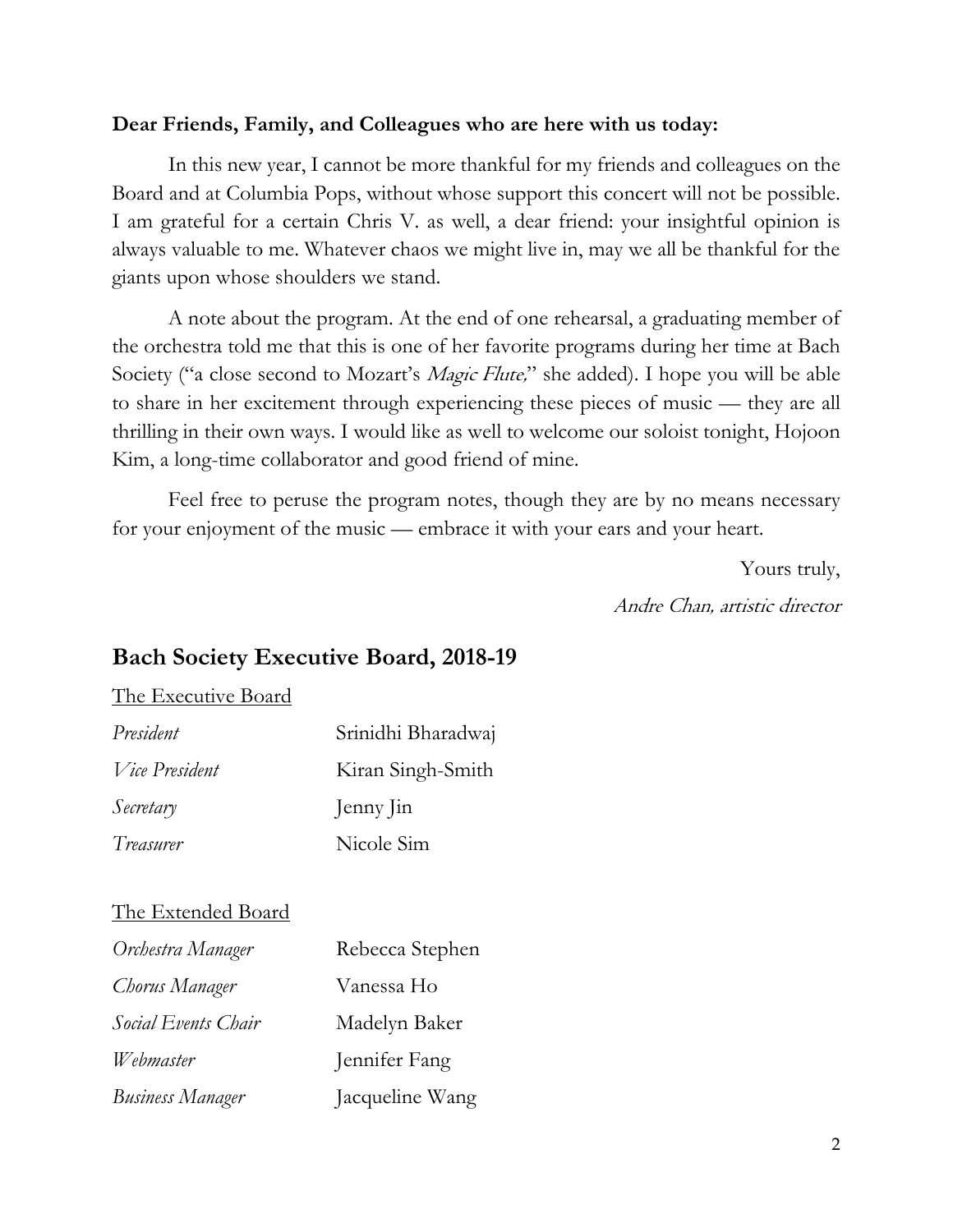## *Program*

## **Symphony No. 49,** "La Passione" (1768) **Franz Joseph Haydn** (1732-1809)

I. Adagio.

II. Allegro di molto.

III. Menuet e Trio.

IV. Presto.

**Keyboard Concerto No.1,** BWV 1052 (ca. 1726-38) **J.S. Bach** (1685-1750)

I. Allegro. Hojoon Kim, *piano* 

II. Adagio.

III. Allegro.

*~ intermission ~* 

I. Allegro.

II. Andante con moto.

III. Menuetto. Allegro molto.

IV. Allegro vivace.

**Symphony No.5** (1816) **Franz Schubert** (1797-1828)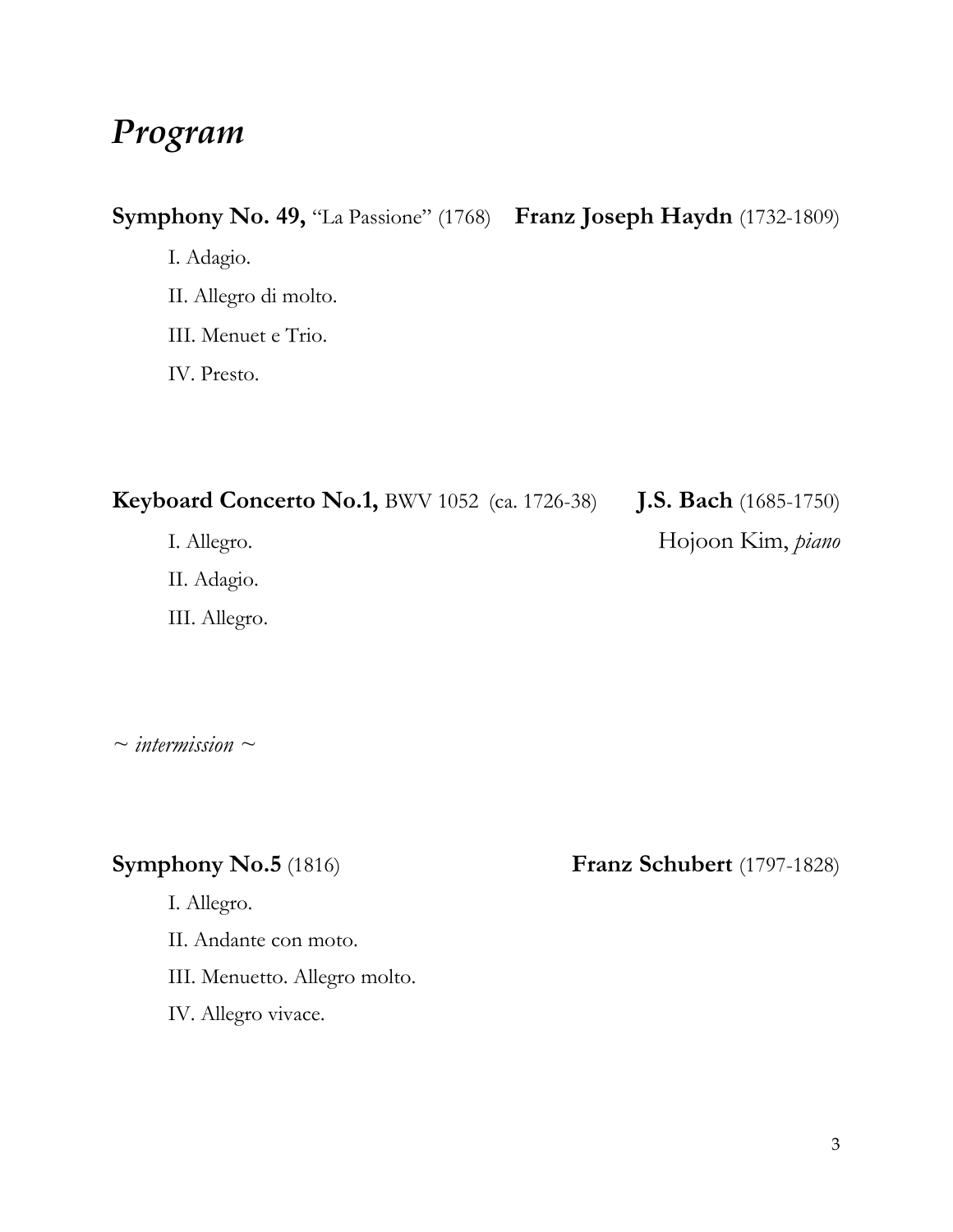## *Program Notes*

**Symphony No. 49 Franz Josef Haydn** (1732-1809)

— in f minor, "La Passione" (1768)

Of Franz Joseph Haydn's symphonies (106 in total), some are more often performed and hence more well-known than others. Given the sheer number of symphonies Haydn composed, this particular genre, along with his string quartets, is indicative of the development of his style over the course of his long life. The present symphony belongs to the period of Haydn's life during his tenure as Kapellmeister at the Esterházy estate starting in the early 1760's. In particular, the minor key of the symphony brings the term "Sturm und Drang" immediately to the fore. Despite the frequent use of the term in Haydn studies, it is in fact erroneous to associate Haydn with a literary movement which his music predates by almost a decade. It is true that many of Haydn's works from this time employ the minor keys, jarring leaps in the melody, sudden dynamic changes, or convey a certain angst and tension. But to consider these stylistic changes the result of negative emotional influence from Haydn's own life is a Romantic, and indeed anachronistic, way of interpreting this colorful realm of his oeuvre. Instead, recent scholarship has suggested that one potential source of Haydn's stylistic development could be a retrospective study of his older contemporary, Carl Phillip Emmanuel Bach. A survey of C.P.E. Bach's keyboard sonatas shows many similar characteristics which we consider today to be fundamental to Haydn's so-called "Sturm und Drang" period — too many to be merely coincidental (especially because Haydn acknowledges C.P.E.'s influence on his own music). The format of Symphony No. 49 is also noteworthy. It is in the form of a *sonata da chiesa* (church sonata), which begins with a slow movement instead of a traditional allegro-sonata (the nickname "La Passione" might have originated from the religious connotations of the form as well). This unique form, once also mistakenly considered an identifier of "Sturm und Drang" music, begins to fall out of style around the late 1760's, such that Haydn stops using it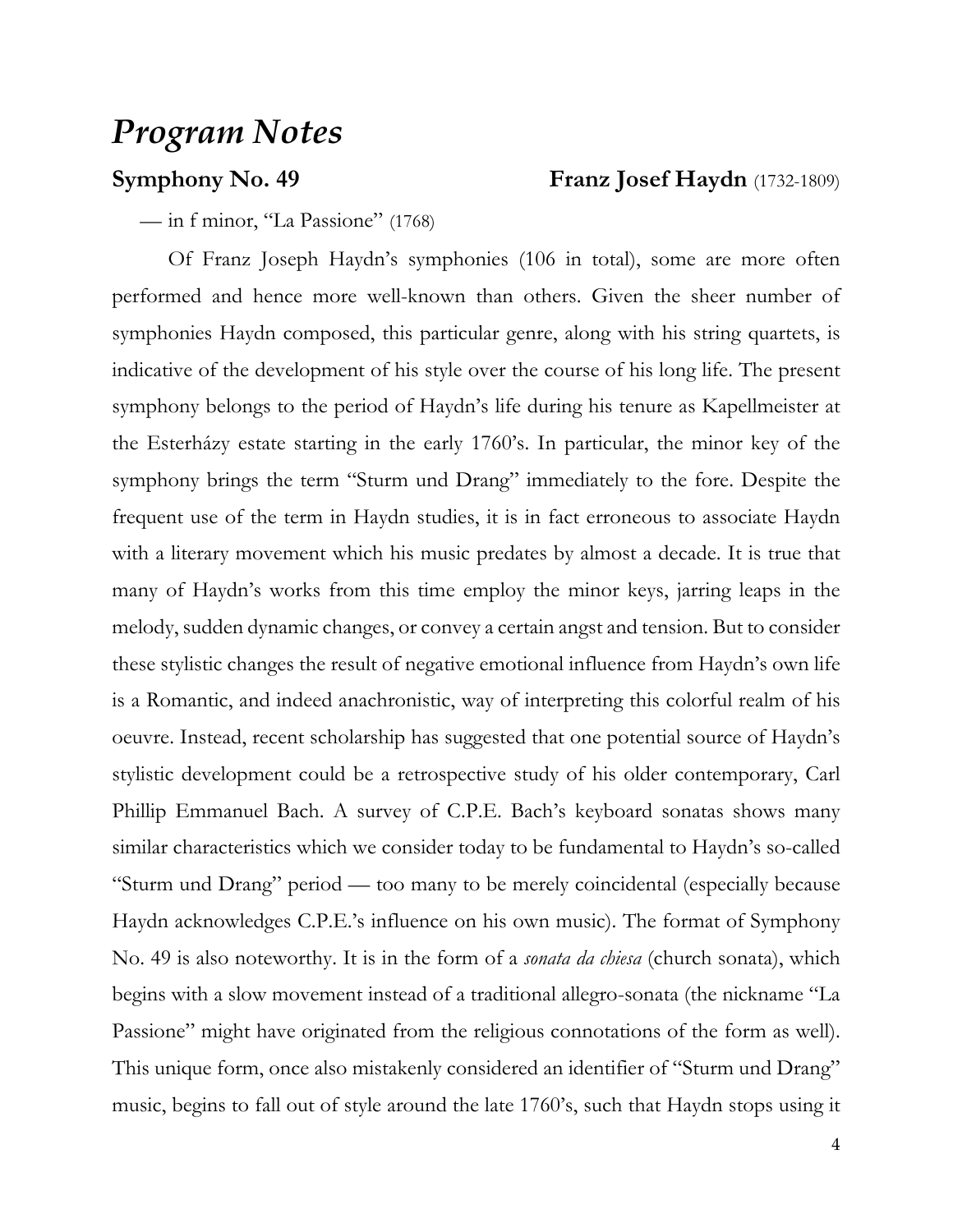for his symphonies after this instance of No. 49. Be sure to check out our next concert in April to hear an example of C.P.E Bach's music of a similar vein to Haydn's.

## **Keyboard Concerto No.1** in d minor, BWV 1052 (ca. 1725-38) **J.S. Bach** (1685-1750)

The musical sources of J.S. Bach's keyboard concerti have been of constant scholarly debate. We know that Bach prepared the autograph manuscript of all eight concerti, BWV 1052-1058, in around 1738. But to use BWV 1052 as an example, we also know that the three movements come from organ obbligato movements in two separate Leipzig cantatas (namely *Wir müssen durch viel Trübsal*, BWV 146, and *Ich habe* meine Zuversicht, BWV 188), which date from around 1726-28. In the past, scholarship has long suspected that these cantata movements, which feature a virtuosic organ part, were modified from a lost violin concerto, a theory which stems from Bach's similar keyboard treatment of Vivaldi's violin concerti. But the theory that the keyboard concerti and the cantata-cum-organ fireworks originate instead from a common set of organ concerti has never been taken seriously in academia until within the last decade. The new theory is however now more widely-accepted, given extant evidence that J.S. Bach himself gave two organ recitals in Dresden in 1725, of numerous preludes and organ concerti in uncommon keys (cf. the Second Keyboard Concerto in E major with 4 sharps, and its slow inner movement in C# minor).

Coming back to the D-minor concerto BWV 1052, the first two movements of the concerto correspond with those of cantata BWV 146, while the third movement is the opening sinfonia from BWV 188. It is worth noting that the inner movement was in fact not a sinfonia, but a choral movement sung with this text: Wir müssen durch viel Trübsal in das Reich Gottes eingehen (we must enter the kingdom of God through much sorrow). Perhaps that might guide you in your experience of this piece of music.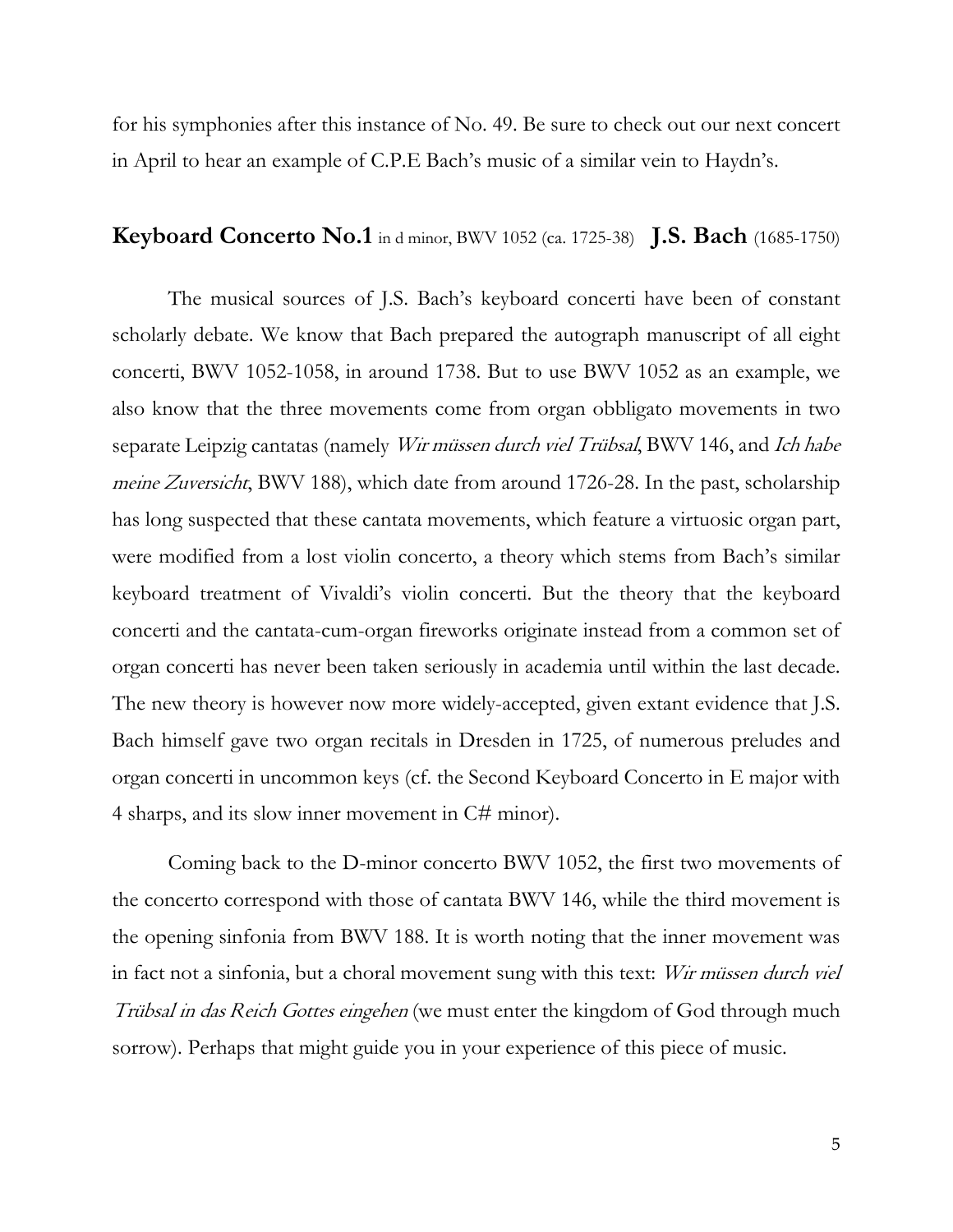A 19-year-old Schubert wrote in his diary on 13 June 1816, at around the time this symphony was composed:

I shall remember this clear, bright, beautiful day for the rest of my life. Softly, as if from afar, the magic tones of Mozart's music echo in my ears… In such wise doth beauty impress the soul immune from time to work for our good. In life's darkest day there is thus a shining horizon of hope. O Mozart! immortal Mozart! what countless images of a brighter and better world hast thou stamped on our souls.

It is hence relatively easy to relate Schubert's Fifth Symphony to Mozart. The connection is most evident in the light wind instrumentation of one flute, two oboes, two bassoons, and two horns, which echo the instrumentation the first version of Mozart's Symphony No. 40 in G minor (a key which also happens to be the relative minor of B-flat major, the key of Schubert's symphony). The general character of the piece is light and bright — but not without surprises and changes in temper. Perhaps Schubert's novelty and innovation are most evident in this piece because it is built upon a Mozartean framework, from which one can distinguish the other-worldly modulations which are so characteristic of Schubert.

The first movement of the symphony does not employ the "double-return," which is typical of sonata form, at the recapitulation; instead, the opening material returns in the subdominant key, a method which Mozart also before. The adagio in Eflat major is sweet and melodic, though it is haunted by its subtonic D-flat (just like the opening phrase of Beethoven's *Eroica*). The minuet is stringent and demanding, recalling Mozart's G-minor symphonies; the contrasting trio is pastoral. The finale, despite moments of intense furor and agitation, shall finish the program with excitement and joy.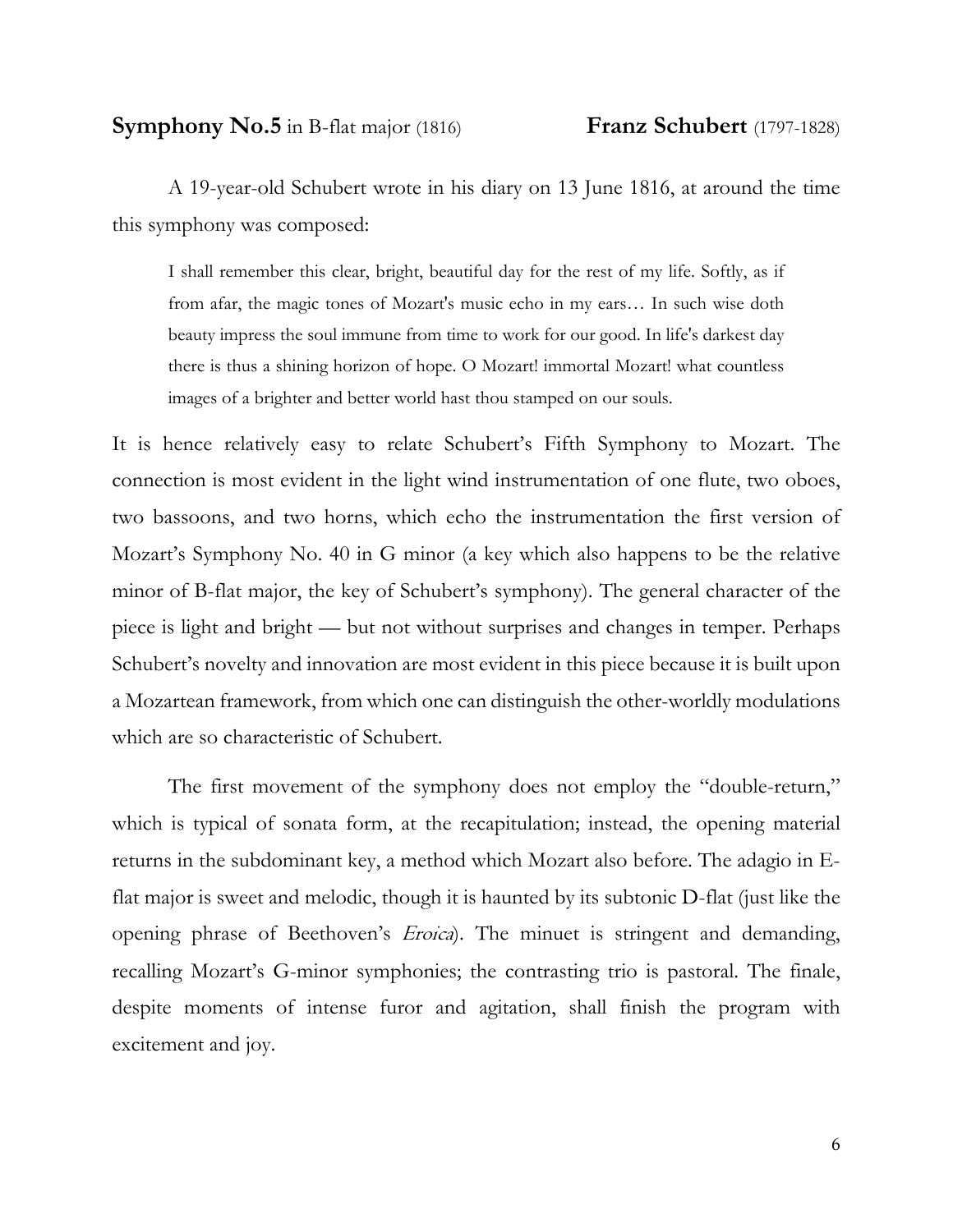# *Artist Biographies*

## **Hojoon Kim,** *piano*

Hojoon Kim is a pianist hailing from Los Angeles, CA. Born in Seoul, South Korea, Kim studied with Jeesung Kang at The Colburn School and Wha Kyung Byun at the New England Conservatory. He appeared on *From the Top* at the age of 13 and has also performed with the Boston Pops at Symphony Hall, Boston. Kim currently studies International Economics at School of Foreign Service at Georgetown University. He enjoys good weather and good food.

### **Andre Chan,** *Artistic Director*

Lok Sang Andre Chan is currently a sophomore at Columbia University. Born in Hong Kong, he discovered his love for conducting and music-making in high school, while playing for the Boston Philharmonic Youth Orchestra with Benjamin Zander. Chan developed his craft under the tutelage of Rohan Smith, Kristofer Johnson, and Thomas Jung, as well as in masterclasses with Larry Rachleff and Donald Schleicher. In the 18-19 season, Chan began his tenure as Artistic Director and Chief Conductor of the Columbia Bach Society. He is currently pursuing studies in music and philosophy. After Columbia, Chan plans to further study conducting. He also enjoys good weather and good food.

## **About the Columbia University Bach Society**

Since its founding in 1999 by conductor Ken-David Masur, the Columbia Bach Society has become a major part of musical life at Columbia. Composed of Columbia University students as well as musicians from the greater New York City community, the Bach Society, in past years, has toured Germany, produced and performed numerous operas, given concerts at the 92nd Street Y, the University Club in Manhattan, and St. Paul's Chapel at Columbia University, and released its debut CD. In recent years, the Society has initiated a Masterworks series dedicated to exploring canonic works within the classical literature, produced and performed 3 fully-staged early operas, collaborated with other on-campus arts organizations, and launched a lecture series dedicated to intellectually exploring music within a liberal-arts setting. Further, the Society has become a dynamic space for student leadership and a strong community of like-minded peers.